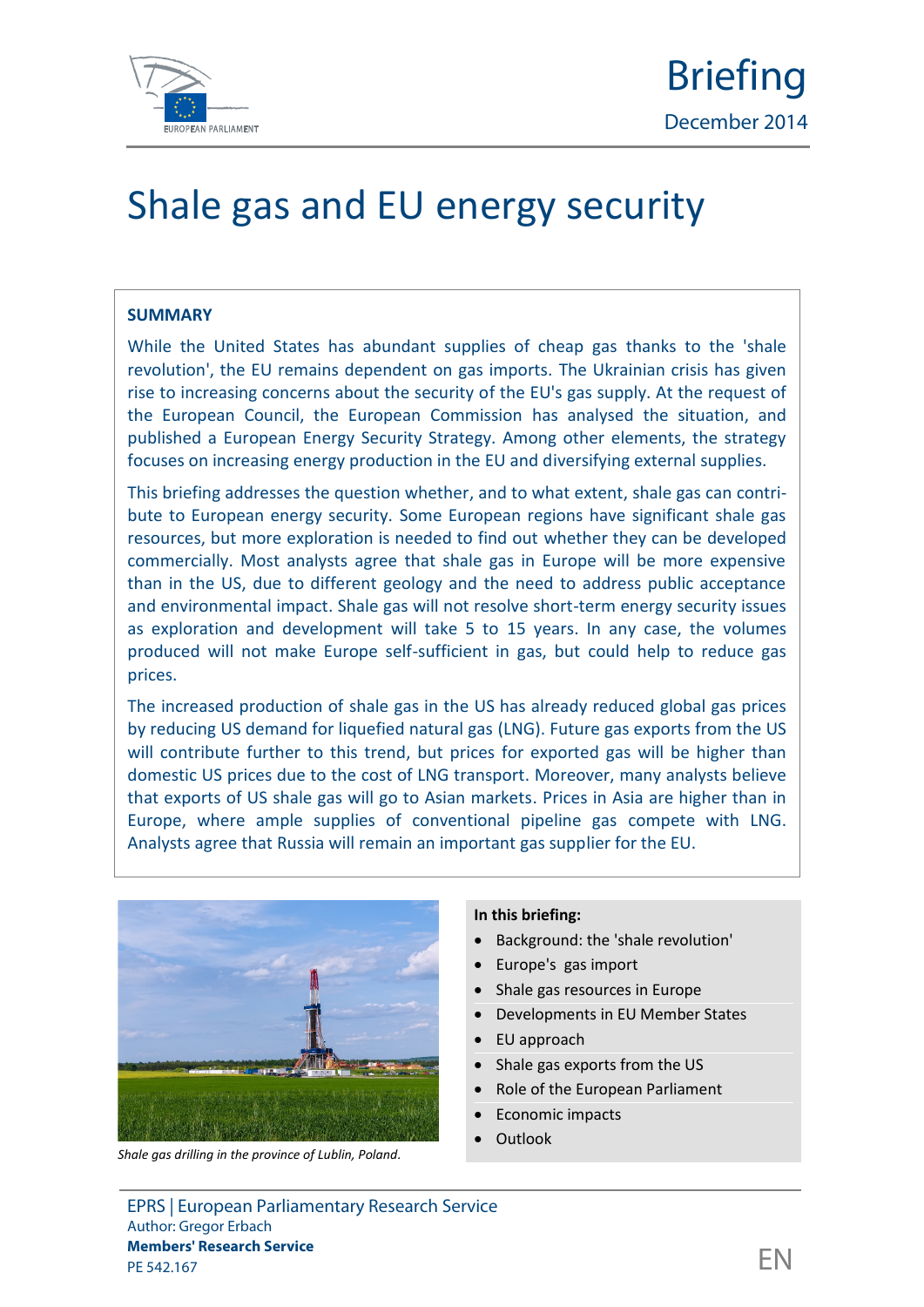#### Glossary

Energy sethus itum interrupted availability of energy south [International En](http://www.iea.org/topics/energysecurity/subtopics/whatisenergysecurity/)edrics  $\psi$  in Aggueins of the energy and the ability of system to react to suiondeline changes in the supply supply and energy supply and  $en$ secur (timely investments to supply enerany dim virone mweith ad

Hydraulic fracturining (eforta onlined) water, sand and chemical underground formation, in order to break up the rock a

Liquefied Naturaln Gabusra (LNg Gas) which his taurliquid by -160209 reducing its volume 600 times. It is transported in spe

Shale gas ural gas which is trappen the shale dimentary shaller  $\alpha$ mostly of clay particles. It is derxitrian conteach obyhyhod raizud inctafinal

#### Background: the 'shale revolution'

Over the past decade, the substrate iden States despectacular growth production of shale gas, thanks to technological innovation and hyderaulaicturing (fracking). This new supply of energy ha and a reduncetion gy imports. Low gas prices have benefitte industry, especially steel production, fertilisers, plastics and

Envimoental concerns about fracking persist, and are being a regulator Europe and Northh Amepilax ement of coal by gas for production has led to a drop in US greenhouse gas emission ofshale gas would be positioveerbiofmitien seivoelace and methane emissions can be minimised. On the other hand, it would discourages investments in energy efficiency and renewable

The shale reivno Nudrohn America has changed global energy flo imports less energy, so that more liquefied natural gas ( marke Mosibs coal is exported to Europe and Asia, as it has been allested by marke  $\mathbb N$ electricity tiopenne mathe US. To enable gas exports from the convert LNG import terminals (which had been built in the imports) to export terminals.

The shale boom in the US has been enabled  $b$ iv, specific industrial, financial and regulatory factors in North America.

In the light of considerable uncertainty about the extent of shale gas and oil resources, analysts are moliovind boob kabout the longer of North Americany production. Some look forward to a century supplwiehsil theers fear that the shale reiveneld financhial and thuc brible thadas prices will rise

#### $E$  u r o poed  $\sin p$  os r t

The EU im5 $\beta$ o / its energy 280 des. EU imported 305 billion metres (bcm) of  $n$ **a6** $0$ **% ad foganssumptions** sia supplied 39% of E imports by volume, NaondwaNyor3t8%, Africa (Algeria Sainxd Libya EUMember States are dependent on Romunis for the eurad nigiase Conversely sia depenEds son the toth of Russian gas exports go the European market. The EU's depenxplencted innorgenesse importunits declining indigenous production of coenventeriony adeograssend Wier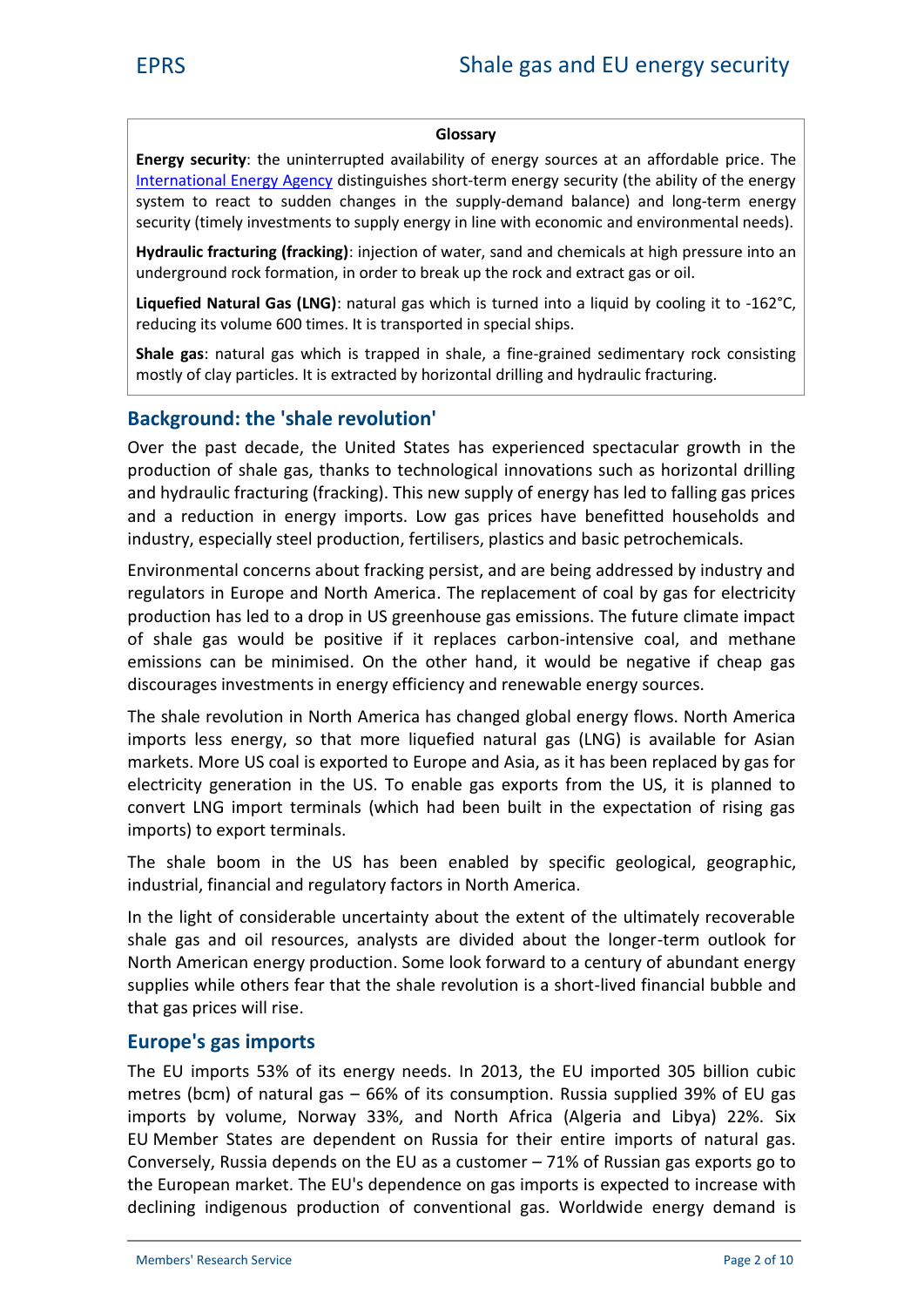$\mathsf{project}$  centeresse up to  $22073\%$  , wah lisohasanimpacch  $\mathsf{Europe}$ 's energy security.

Europe is well conporein to the interpliers by a network of pipel total capa5c3t0byconf/yeaArIthoruoguhg hhlayflof Ru'ssgasexports to Europe is transported through Ukraine, there are alternative routes the Baltic Sea (Now dishibame) some spare capacity. New pipelines are under an example and the Baltic Sea construction to bring gas from the Caatseprian reneage idfrom ma to Europe via Turkethe ant intuativon of a new Russian pipeling Stream), which was to connect Russia with the spehkdands and due to-mecsipect of EU common market rules.

In addition to pipelines!  $9$  LENUG opmep on rats terminit mhalms ore under construculion to ehrlight G demand from Asia, the EU's LNG import  $37.4$  bioluibing metreisn ( $\sqrt{20.00}$  ) which romb  $\vec{\sigma}$  10.15 and 1.1 he of ingshtt month of 2014, only 1c6u% reonft tohaepacitby crowfas2uGs7edE.urope current tas enough LNG import capacity of a total gas a rad third of its

#### Shale gas resources in Europe

Accordint hold to the ready study any's Federal Institute for Geoscience and and the control of  $\alpha$ Natural Resourctes chiBiGcRINy recoveraets leervs chasilien of Eaus rope amou to 41trillion cubicteme tarreds exceed chonvoepnetional natural gas res estimated atm  $\theta$ .  $\Omega$  and and France have the largest estim resources in Htchwee Eugebnily a few exploration wells have been dr so f,asnothese estimates come with yaanloatreo.fsw.konjoeecrttation.trevision Moreover only part of selve prema e radisy recoverable. Other unco hydrocarbons, such as tight oil, have much less potential in Figute Unproved technically recoverable shale gas resources

Sour [Energy Economic Develo](http://ec.europa.eu/economy_finance/publications/european_economy/2014/pdf/ee1_en.pdf)p **Europe Source** ission, 2014

According to the Clonomen pitsh sisothu'dsy of European shale eggas ecuri resources in the EU appear to be sing metile Sant Tyhus smahlæl rethanger  $p \cdot o$  ductinonthe is  $E$  Uunlikealoyhiteathee samonelumes and sionosthse. US . Moreovepotential riesterre and read ross several countries, which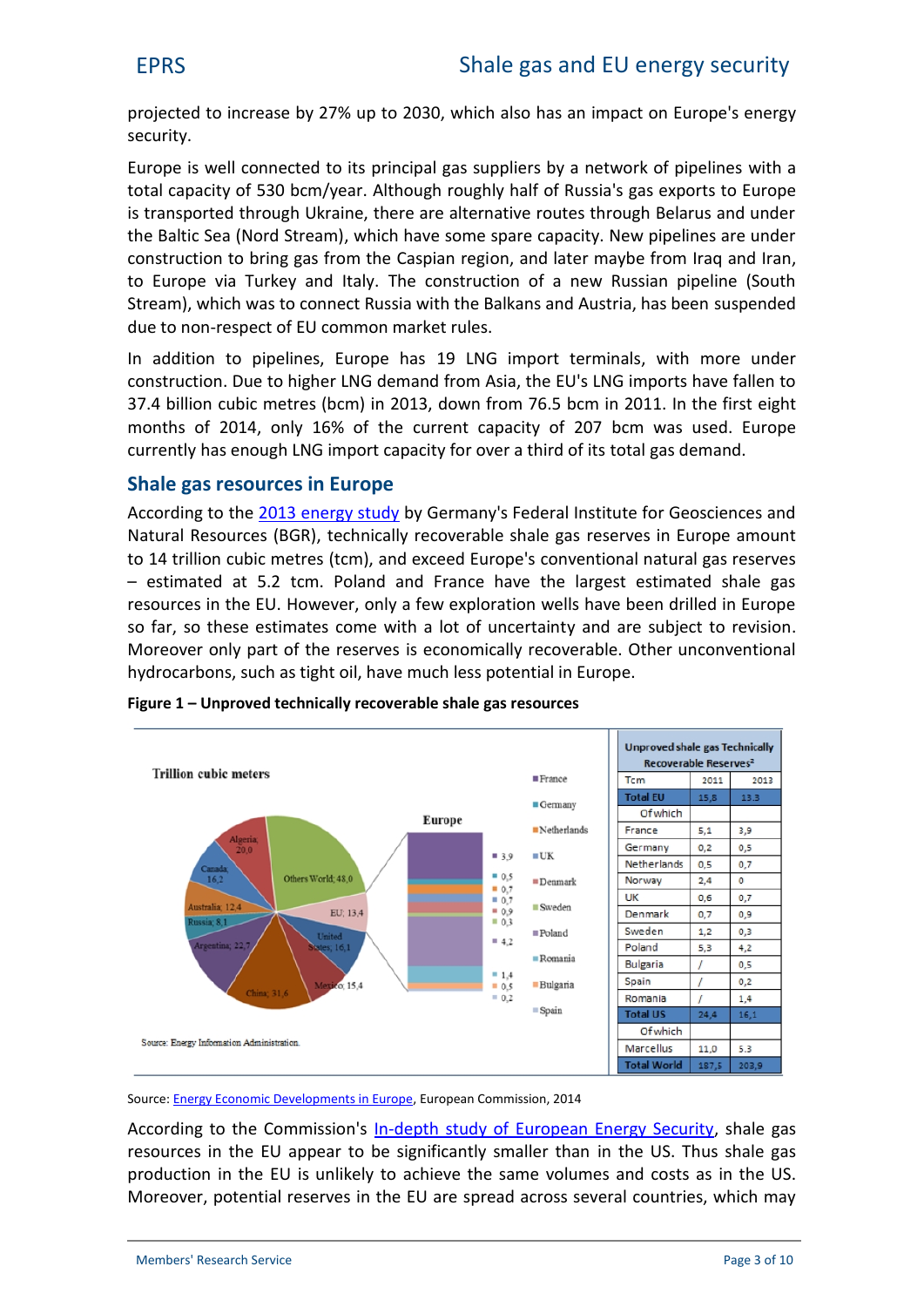limit conomits scalle . a consultancy, expects that European will only bome  $4$ ear by 2020, compabecomin America  $70$  day.

#### Shalæs gresourtchees Euble's ghbhocuord

Alge, ria frica's leading gas producer, has the world's third lar accordinu $\beta$  to Election at Sieveral energy componenties x phasore tion agreements and  $E \nrightarrow R$  already begun exploration. Depending on the outcome of the set of the set of the set of the exploration. Algeria could double its gas production in the next two decades connections to Spain and Italy.

Ukraimæpotential shale gas reserves, and signed agreements with Shell for exploration and 2d0e1\Seolmopermecommomentators have argued that Russia's Russia's Russia's Russia's attitude towards Ukraine is in part motivated by othe desire to resources in the Black Sea and to hinder Ukrainian shalle gas pro

Turkey arted hydraulic fracturing operations in the 13 htmace and macridshale gas in the Thracian and Thracian and  $\epsilon$ soutehastern regTihoensdevelopment of shale gas in hTeurckoe uyn hang yshelp dependence on energy imports, but Turkey is not expected to be past decade, Turkey has diversified its gas suppliers through t Caspian region.

#### Developmen EU Member States

Thos Weember States with shale gas resourched approbaches.e While somentries stably Poland and the UK, are enthusiastic development, others have banned all exploration or produ countries tankue so as approach.

Public opinion on shale gas is divided, and varies greatly Proponents argue that the risks are managreable and point benefits read udceendergy depe  $\Omega$  opponents are concerned eabout wa air and water pollution, earthquakes, disruption of natu disturbance of local communities by truck traffic and drill environmental and social con**ternerits cab nissidetreed** success development of shale gas, and will add to the Foomstes of sha NATGecret-Geener Anders Fogh Rhasmussoschaus of a supporting environmental osthantiscaptionse the development of shale gas.

Bulgainmia posed atomroium on fina collainning ary a2n0d1 2 evoked licences for shale gas explroer cand n singled pates that shale gas development could create  $25039$  jobs, and increase GDP growth by  $0.6$  to points oveyre ar 4p0e riod.

 $D$ enmaar $x$  provee $x$   $\phi$  lorad oirly iim quatli an 20 A 4 m ajority of Danes support shale gas exploitation.

Germains y taking auscaup tpipo ach to dselve lep graniem tline weide hat [rep](http://www.umweltbundesamt.de/en/press/pressinformation/regulate-fracking-now)ofitom the federal environment agency is in preparation, strict preisncaig te tehology ironment and economics ministries.

Spainh Spanish government supports shabeut  $q$  as deaped optiment. permits (for different typ**s) is** a oute hby eden or the stand than the r 75 await authoris, a obsident of ind  $\delta$  on the Sepant of Tand Gas A A  $\delta$  &  $\delta$  and the pasition of and  $\delta$ reserves are located Ciannthe bribans op was in in the nord of the Sepain. region of Cantabria banned fracking, but the Spanish constitution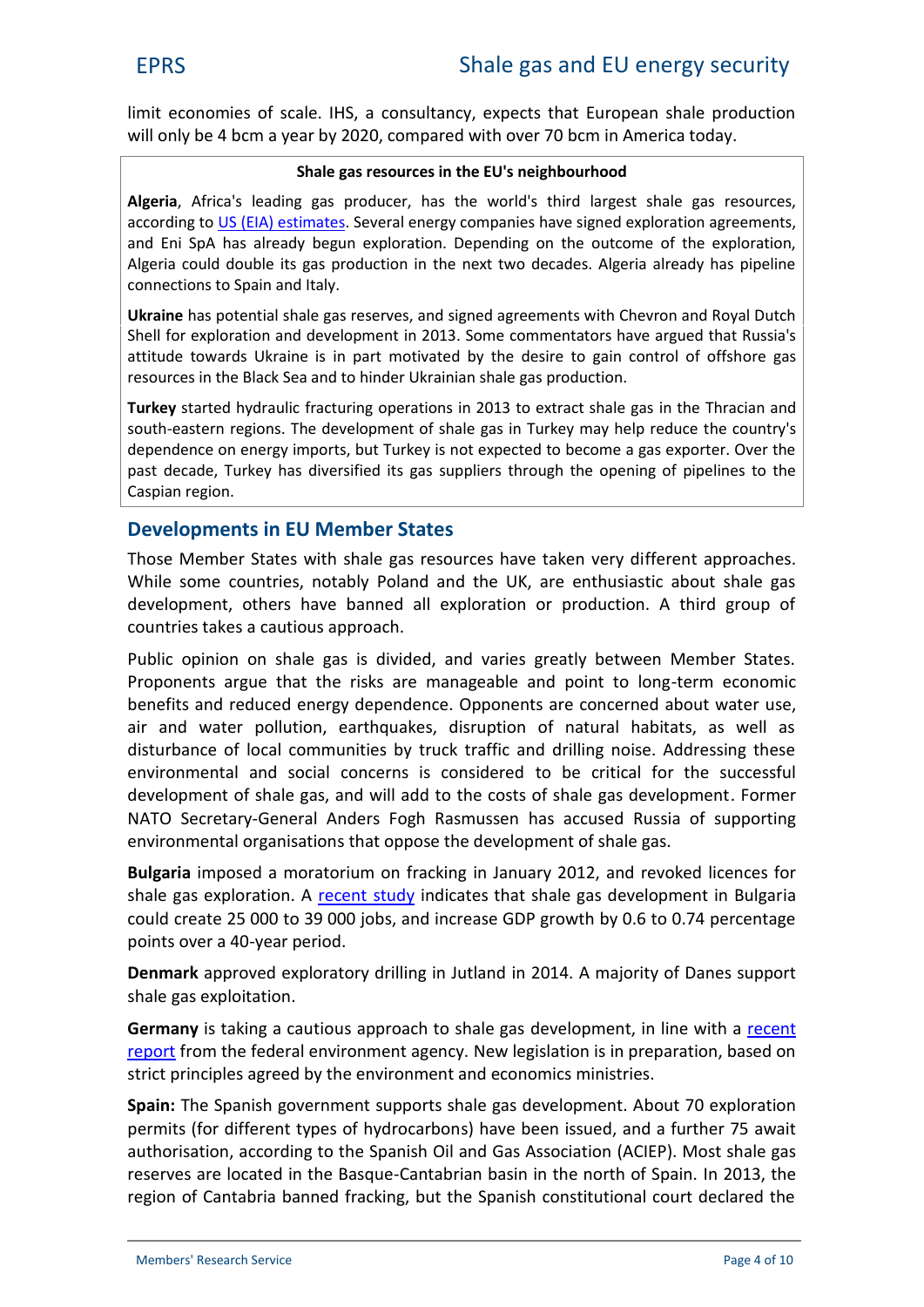ban unconstitution ea 2 Ant tording [study on the poten](http://aciep.com/sites/default/files/multimedia/20140307_-_impacto_economico_desarrollo_ep_-_aciep.pdf)tial econo impacts of shale,  $g$ the in  $\theta$  paring could become indet pse by dent of  $2030$ nd export gas by  $2050$ .

Franbas some of the largest estimated shale gabheeserves French gove banne  $\theta$  dacking 2011 and cancelled exploration  $\theta$ October 2013, France's constitutional compart Francelan constitution has promised to maintain the fracking ban as long as he is

Netherla<sup>nds</sup> and gas exploration in the Netherlands has been study to be completed  $\ln$  itsen  $2\cdot 0$  if  $5\,$  mental and tspissiare a effifeed out.

Lithuainsiain the process of intefordeundoshing a leingy aess troergulations. Early  $\overline{\phantom{a}}$ this year, oil compay my chiandew root me, nader to explore fionr shale d Lithuania, pulled out cotfinity earo ournect pear the contramework

Polands the largest shale gas , reascocuorrode is ginto EUIS of (EIA) estimates . However, the first exploration wells have shown disappoint some operators to lEeyayleunPeol $240n$ 1e44x,ploratoryd wie-elns onliailled in Poland, and 20 more are planimed refor this encontrage shale exploration, domestic shawlell ghanes treewentraint the end onland taxewsill not e:4:06% edafttheartin August P2o01ta4na,dmended 210h1e1 Geological and La Mito is rtoge am Ilincensing procent distures at hen supervisory .  $\overline{p}$  to we Esuropean Commission opened legal proc Poland in June 2014, on the grounds the the irmen melateling  $im$  pact asstes  $\frac{1}{2}$   $\frac{1}{2}$  for  $k$ ) dibey call  $k$  end in depths  $i$  and  $j$   $k$  of  $0$  fo  $0$  metres without aving assessed the potential .eAn virrapinomental iPhoplaeost support shale gas exploitation.

RomanRamania lifted an earlier ban in 2018, gaal snd Maysupport 2014, Chevron staptrey**d** rioe bijon populari RA m2a 0nti**a** posthows that Romania has good potential for shale gas development.

UKThe urrent government is shale age ard of velopmæchot ptandd has [regula](https://www.gov.uk/government/policies/providing-regulation-and-licensing-of-energy-industries-and-infrastructure/supporting-pages/developing-shale-gas-and-oil-in-the-uk)tions nice is shagas exploration have been issued. According to industry, the same of industry and the s it will take five years and the drilling of 20 to 40 fracking w has a viable shale gas industry .

#### EU approach

Security of gas supply

The security of EU gesens apporing milal passinace cut off gas deliveries Ukrainæn important transit country for Europeam 2006 of and 2009. EU Member States have diversified by also Suppliers import terminals angolasexsptannralend capaciotoly a Elysio o plematusch betterre pared for such disruption.

Recently ents in Ukraine and the Ukreatent each Polispuate about gas and payments have given renewed prominence togwoncerns a imports. To address theses  $\mathbf{d}$  apon  $\mathbf{d}$  as  $\mathbf{d}$  European Council requested the  $\mathbf{d}$ Commission to **Elevepepana** energy secu**winti**y chstwants pow blished in May 20Ble4sideense rgy efficiency and completion of the internal strategy proposes to increase domestic energy production supplier countries Aecordo roding to the strategy, dsparteied ays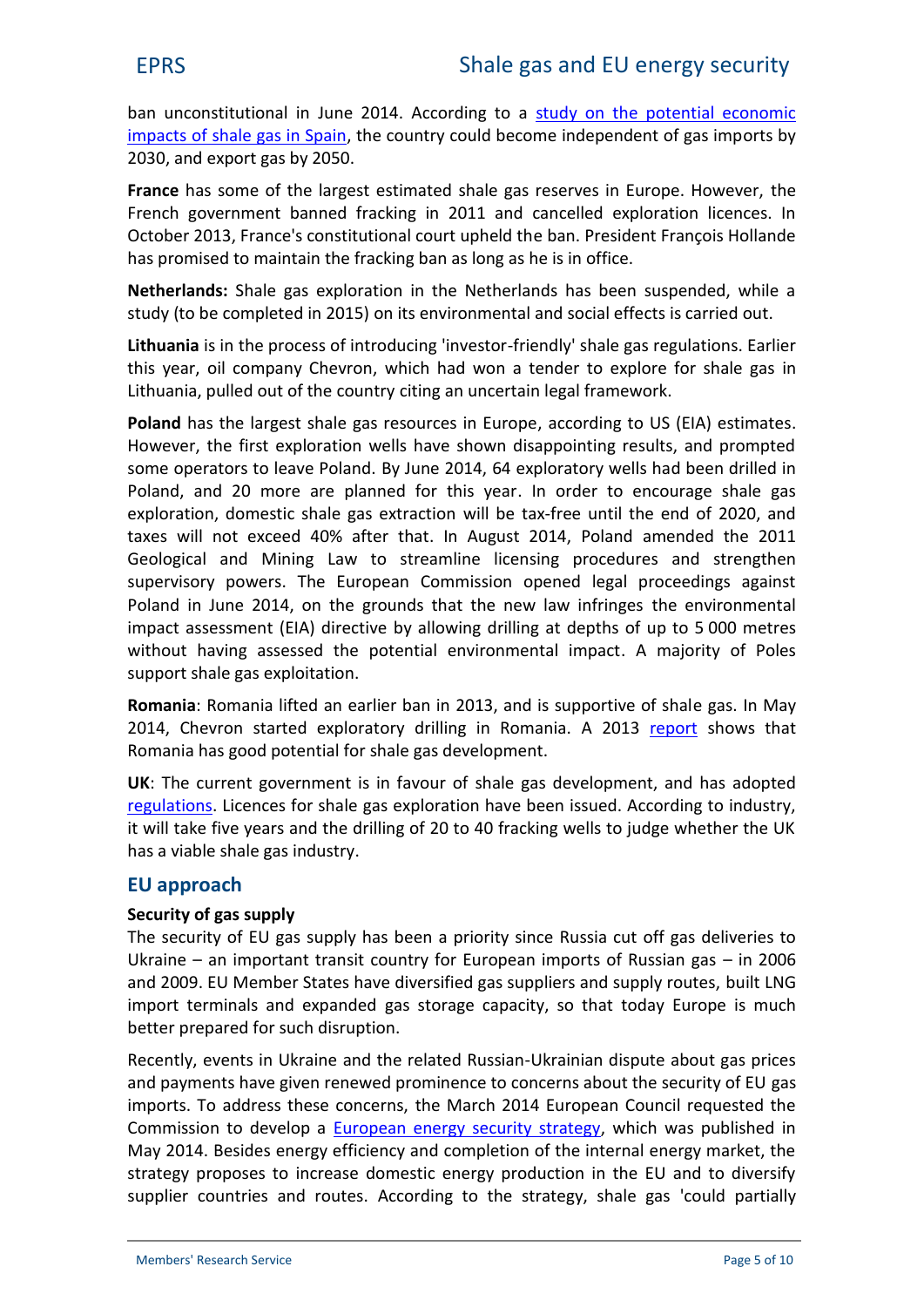compensate ino ing deconventional gas production provided is acceptance and environmental impact'are adequately addres

European energy security is fut ot httpeer sets tean bod the strength aimon. This is one of the priorities and Chemmiss in Engrato be coordinated by  $\overline{a}$ VicePresident Maroa Meemfboevri States are to pool resources infrastructure and negotiat $\hat{\mathbf{e}}$ -wisthhombe copulaterive is. Security of to be achieved by diversifying energy suppliers and route revens energy flows if necessary.

Energy trade is also a subjetot woafradinseEble by SotiTantions satlantic Transations and Europe and Europe and E and Investment Partnership (TTIP).

#### Shale gas

As the choice of energy sources remains the competence of legablasis for a specific EU policy with respect to the dev Howevere environmental impacts of shale gas development competence in the environmental field.

In January 2014, the Commissio-bnin**din<del>Bue</del>teed miniteed antoin** [2014/7](http://eur-lex.europa.eu/legal-content/EN/TXT/?qid=1414517831579&uri=CELEX:32014H0070)0/EU concerning the use of hydraulic fracturing for the exploration or production of shale gas/oil. The Recommendate environmental and naspects of hydraulic fracturing, which ocdear himpace cotrisos of he public sho informed about any chemicals useend be that the emparion cesse. Mo chooswehethtehrey go ahead with exploration or gcellunoseer to ban States adpt ffor acking were invited to apply the recommendation report annually to the C**Commmissisonich** rTehveew national measures within 18 months, and decide if the voluntargisleation cits is w needed.

In order to strengthen the scientific/technological knowled launched rapean Science and Technology Network on Unconv [Extrac](https://ec.europa.eu/jrc/en/uh-network)tinion in 2014.

#### Shale gas exports from the US

US natural gas exports tow ouled sbeeas nmtahreket barm of lique fied n  $(LN)$   $\Box$  That is that import terminimation that in the expectation of intics it the the LNG importance in USare now idle and could to LoNG vert port terminals. US LN projects will have a cost advantage over projects in other much of the required infrastructure is already in place.

All exports of natural gas from the US must be caful Engerigs yed by in a slowstawge process. Exports to countries with which the agreement are only allowed if it can be shown thant they are the U4S-applications for LNG export licencesed Shapve heade tesn made been appraces of dO ctober Ex2n0 dr4ts are exposet at totin la5t ot H2S01 estimates that the US export  $\phi$  a property evailly repart the  $\phi$   $\phi$  ext dec US gas exporter-oriented octompanies who whill best to rice for theirproduct on the gloWbiath mtelannellaed toPeana manufacture to come into use in the next co,updegefLyNeCars amorierse alwealling ble to transport gas from t**GuelfololSast to Asian whearreked as apreiche isg See veral** European energy companies (Iberdrola, Fenosa, termodesa) ha LNG supply contrachias weidth C The massre Energy, despite analysts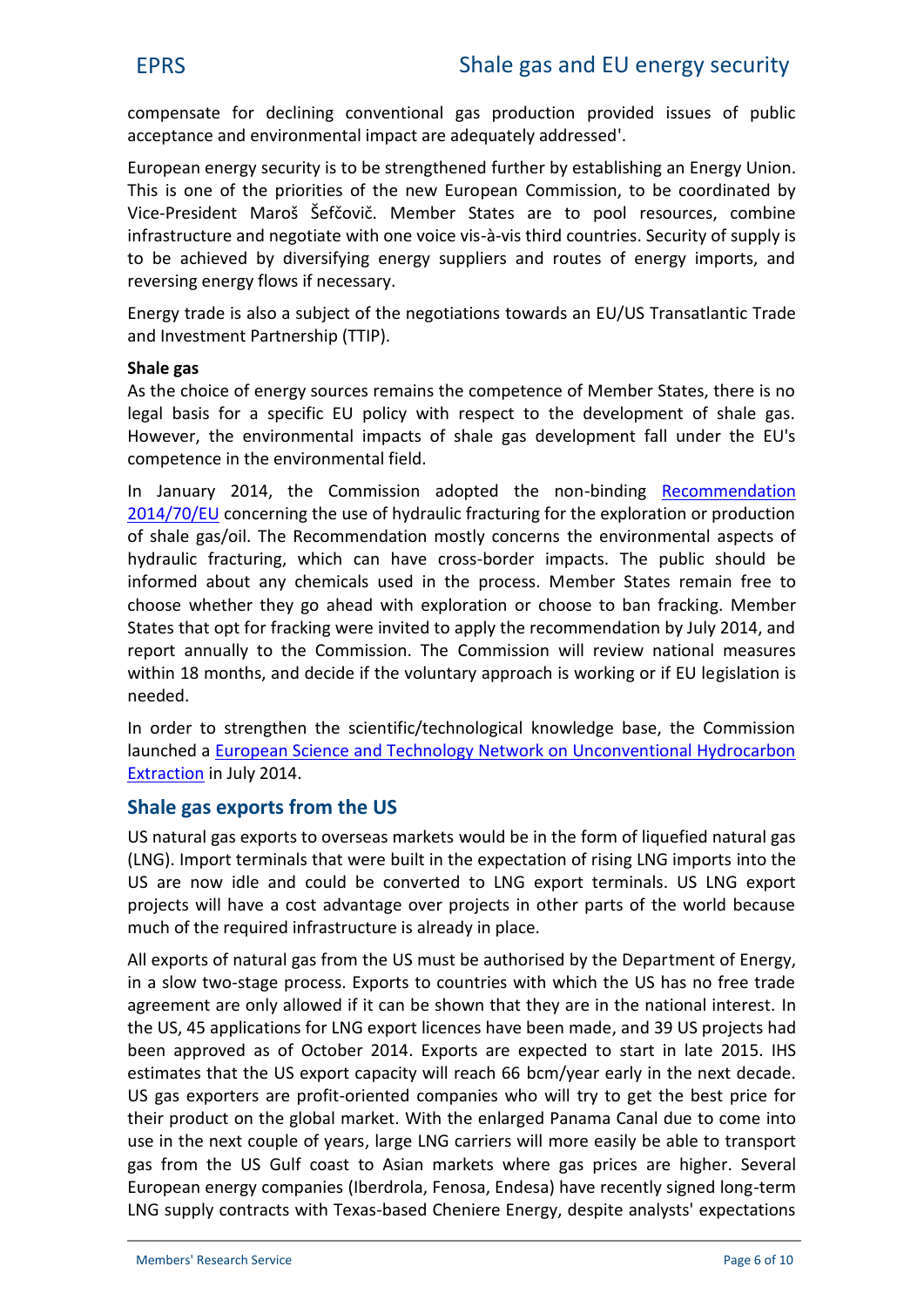that US produncoemlesk are to export LN.GD ution of ansits Arissiant to Brussels inMarc2h014, PUtSisidBeannta Obbama stressheed EShblaotuld not rely on US  $\exp$  orts, make its own eefnormets to enguatiny, indiffung outghthe development of indigenous sources.

### Role of the Euroipaemaenn P

The European Parliament considered the issue and adopted gaster and adopted and adopted and and adopted and adopted and adopted and and adopted and adopted and and adopted and and adopted and adopted and and adopted and ad tworesolustion  $2n + 1$  November T2hOe1 2 escolnutthinedustriean lergy and othe[aspects of shale](http://www.europarl.europa.eu/sides/getDoc.do?type=TA&reference=P7-TA-2012-0444&language=EN) gabisand oribbust regulatory regimes application of envirionmodely trandly cesses and best available tech to achieve the highest sTaffi**e**tyresstoalnondiexornodismoon meimon paalcts. propose hso a ough anael wiss its Enlot pregustation bricable to shta ceal gas . for special plans for ecoy at erguse, water, and disclosure of fracking fluids. These requesdese were tenttak behind were hotioned  $C$  om m is  $\bf{R}$  is example  $\bf{R}$  is the multiple nducts of  $\bf{R}$ 

In March 2014, the Eleviasdopted the Environmental Impact [Direc](http://www.europarl.europa.eu/sides/getDoc.do?type=TA&language=EN&reference=P7-TA-2014-0225)tive  $\Box$  illowing a compromise agreed ensement the endependencil. agreement does not anichat durche environmental impact assessments for the mandatory and the mandators assessm extraction dexploration. O Hoswheavier ganse w aspects of gas projed to beconsider recodtably humanis kolse aeltho water incaotniolanm use of soil and water as well as the quality and regenerative capacit Member at  $ets$  cident  $as$   $i$  the  $j$  that  $i$  shows are not also imposes ontent is needed, they have ptroovide a justification

#### Economic impacts

It is unlikely altehagtas in Europe can be produced cacsorochienaply as to the International Eportenchanguar takagone hocosysts in Europe may be twi due too go gical and geographical differences, higher popula natural ngfanas tructure in mBalnoyo mpblaeorejs. New EneersytyimFaitnees.nce that the cscheatien  $\mathbf{\dot{g}}$  at she UK 5001% boe 100% higher. Ensationian toto LUS prices for s**hade ugass Europe** vary between US\$6 and US\$15 British theenintal (BTapproximately 0.3 homuse  $g$ ana  $\frac{\partial^2 u}{\partial x^2}$  of g)as Howevere, se prices may comime polowen muve in this in drii viliting and roduc European shale gas may become competitive with LNG and  $\epsilon$ 

[Astu](http://www.poyry.co.uk/sites/poyry.co.uk/files/public_report_ogp__v5_0.pdf)durried out on behalf of the International Association compares three scenarios for European shale gas production no shale gas, io a wsith a some shale, and a 'shale boom' scen require the drilling of 33500to67000 wells up to2050. Compared to the baseline, wholesale gas  $\epsilon$  profit  $\frac{1}{2}$  wholesale gas reprofit  $\frac{1}{2}$  is  $\frac{1}{2}$  in the  $\frac{1}{2}$  wholesale gas reprofit  $\frac{1}{2}$  is  $\frac{1}{2}$  in the  $\frac{1}{2}$ 'shale boom' sceimapoot Gasendency in 2035 would rise to baseline, while it would be 78% in the 'some shale' scenario scenario. In the 'some shale' scenario, GDP in 2035 woul  $b$  as eline, and  $0.8\%$  shall be boomthe c'enario.

[Daniel](http://www.ceps.eu/book/should-europe-be-fracking) Grobsint an CEPS argues that indigenous shale gas uneconamic as conventional gas can be produceed more cheaply keepishipale gas reserves in the ground for a later time when favourable.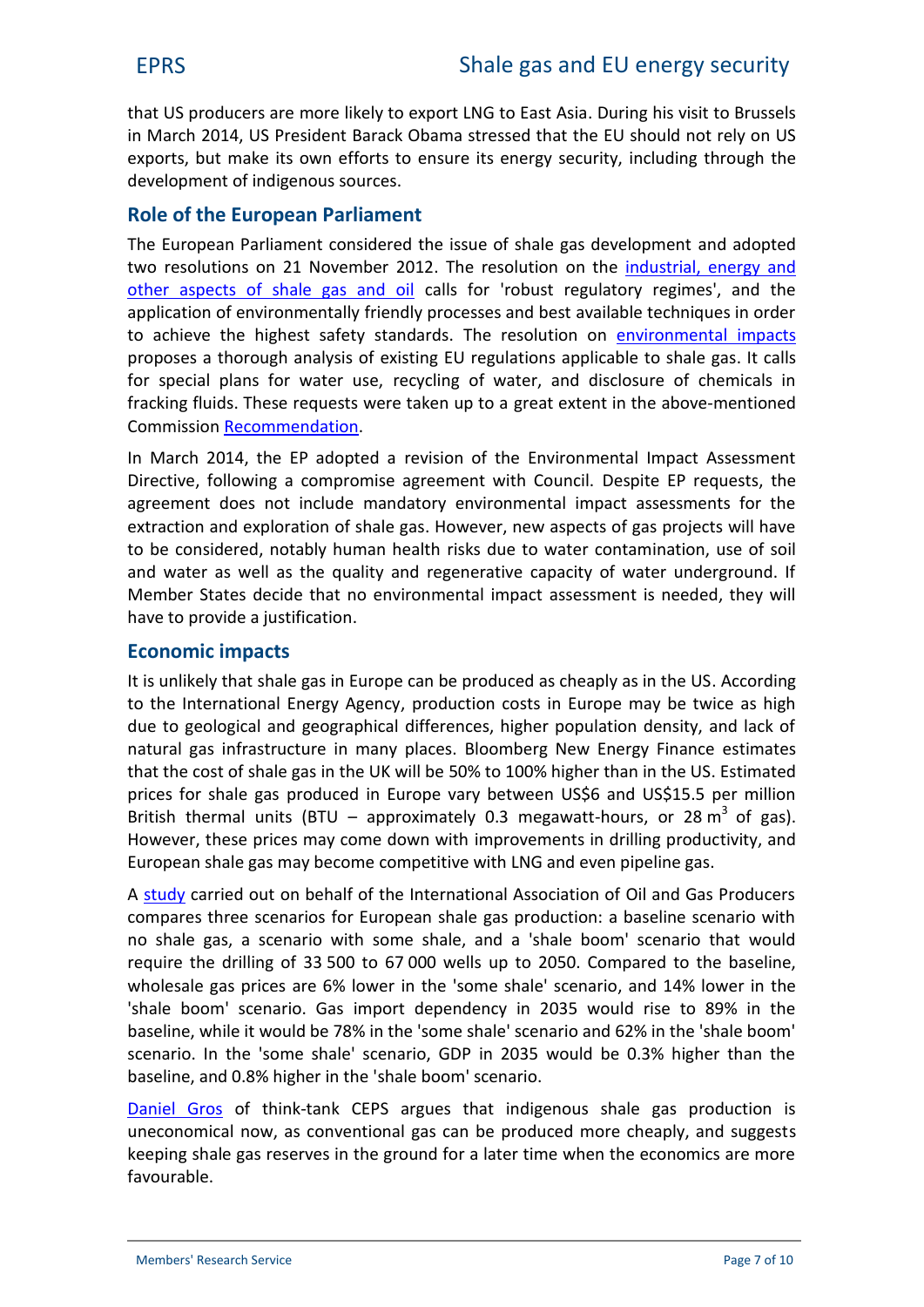A recentuldy for the Europeacon Columdres is sthoart the diffeoriec ret of environmental risk management hpacallincoicesst froor is rhanalect gas ener production, ense rogry epp reiclogy demand, naon **phra**tohte poenfothoe economy

The increased production of shaallnee agoalys riendtuhoeedUS globabal gas p reducing US demand for liquefWebdematUG radassas ahLNG)exported USH (enry )stpot price could become a global behome a behavior for gases. transpics rtrequinte de cost of lique and point and regasification m added (estimated to be amolund TUS\$ draps port to Europe, and  $\theta$  $around$   $48$   $Sf$ \$ $5$   $n$ - $e$   $a$   $s$  $t$   $A$   $s$   $i$  $a$  $)$ .

Future US LNG exports may reduce worldargaalsybspy sitchees, acco Center on Global Eante  $C$  g yu Phoblic x U Energy and all benefit the most controller and  $C$ from US LNG expootuslige avohit cole satrimated of direct European gas priceAs! thouPquhssia is expertuntaeidh tao major supplier to Europe, it economically from a small drop in export volumes and a la according etcoonomic modelling.

US LNG exports wosulmdelwe haalt thoigher domestic gas prices in increase in gas produgubittio che carreda sae sihi gas consum option, acc 201 $2t$ udcy arried footuhte US Enertomy eDMep2a0m1e3p ort on macroeconomic [impa](http://www.nera.com/publications/archive/2013/macroeconomic-impacts-of-lng-exports-from-the-united-states.html)ctos nclutcheast allogwainen xgports will lead to net economic ben  $U$  ST henternational Energy  $\chi$  Appects  $\chi$ régional differences in ga narrow, but to persist Fation dedican besign Economist, warned that 30 million European jobs are at risk due to then tesh ssilvale gas industries move operations to the US where energy costs are Figure Ratio of industrial energy prices relative to the United States

Sourclenternmatio Energy Agency, World Energy Outlook 2013

### **Outlook**

With respect to shale gas promotes the  $\alpha$  perts in the European to agree that

- ð· There greath certaintierse sin utenssetimate smoareaxdploorrand rilling is needed to asses sthe  $\theta$  and  $\theta$  and commercially rec  $r$ esouriche  $E$ urope.
- ð Shale gas will not beempmeed cilicael outher short term, tichouse to the needed for exponduction and take a decade or more beform and the many of the many of the many of  $\alpha$ the reserves clamplede, decordeound of hmg Wat CoEnO of CShleavolgeas. development in Europe will be more evolution than revolut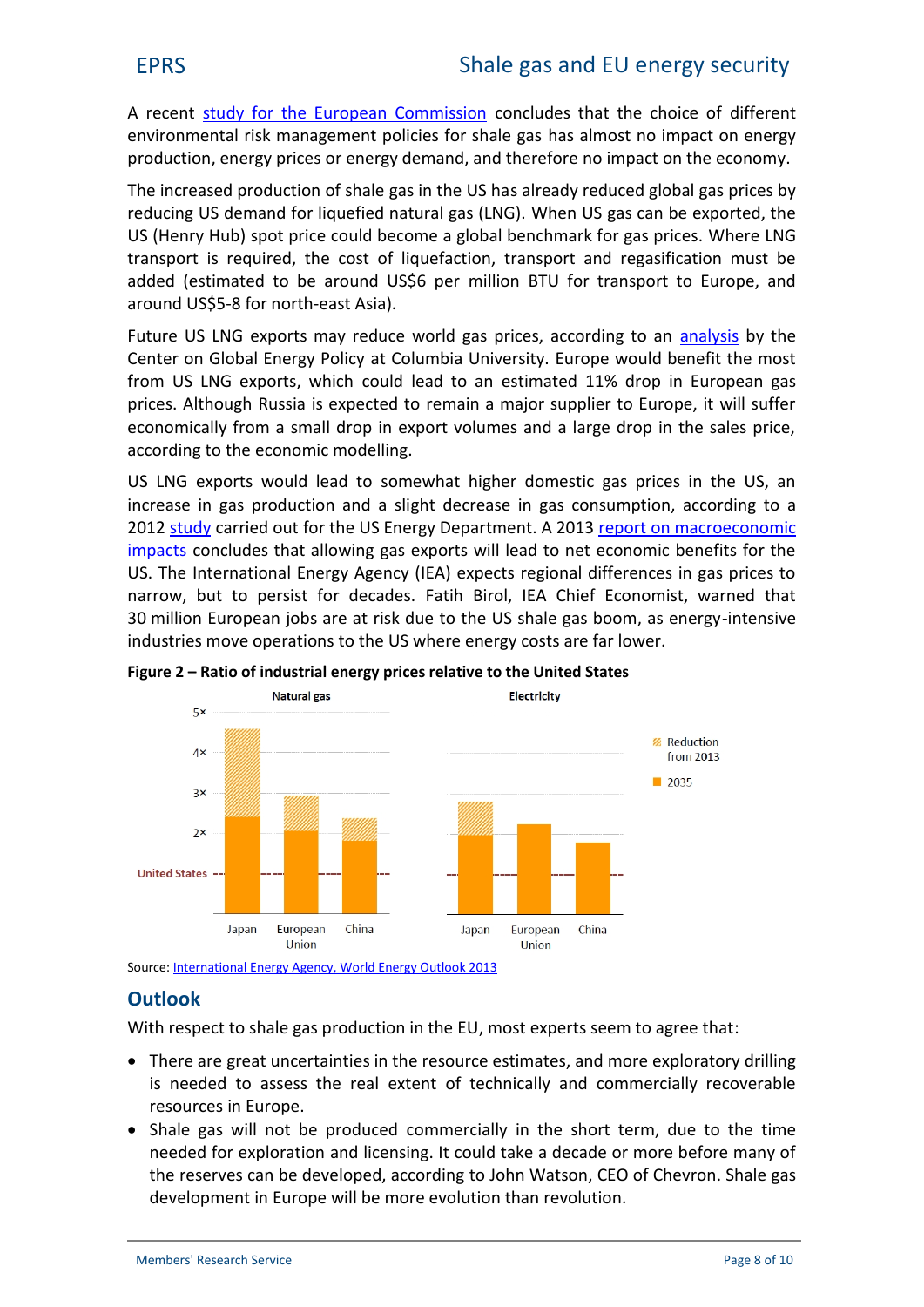- ð Europ**saa**le gas will not be as, coneeapto as iifne the ent UgS eology, h environmental satrada desols devobrilloipsend visioned ustry.
- ð The volupmoedsu oweidd be lower thanbuitnatomoom bloSn saatbe ast in part for the decline of convention Eugeperoduction
- ð The Ucantearn from developments in the US, in order to a probles such as methane leaks.
- ð The EU will continue to depend on imports of natural gas important supplier despite all diversification efforts.

While indigenous shale gas production will not dramatically for the as a whole, it can help prevent a further increase in contribute to economic growth haons deejnobe creation in the to develop their shale gas resources.

With respect to  $\theta$  next posits gas the month set experts agree that

- ð US gas prices will rise, as gas exports reducethepply on IE Axpects US gas primedeto well interion pean prices until 2035.
- ð Imported US gas will be more expensive einto Europoeo shaan in LNG (liquefaction and regasification) and transport.
- ð Mosul S exports will go to Asian markets where price levels
- ð Increased LNG esauppolieas larger, more liquid and more divers and nay mean the oneghed rop as ontractived to oil prices

In conclusshiaolne, gas will not make tahe coEndethriae brog tylosneion out htey shoterm as it will take iynedaigse notepilor sephraalde ug aison starts, or befor signifild Sontexpordi**s at meark Sthoterm** supply secure intspunnbewest be gas storage, exchange of gas between EU Member States ( alternative fuels and Reland filter and  $\frac{1}{2}$  in the secure sstatied out by the European Commission choonucsleukdeeldohnsolaiaht MembercSathatbees supplied with gas, even if Russian gas imports are cut for s

In three-diuam d lotregrmaccording to most notaingaelrywosht**lae**, gas production offset declining Europecom wernotoloholoniko equasar, it is less clear whether shale gas will be competitivey with con pipelifmem outside lfhehiEsUis not the case, taxebnemeeknst or oth incentives would be needed to support indigenous shale gas

Moreo, vethree lationss fhisphale gas with the EU's seed is natioe be peolicie considercecob.roA ing to the Europea2n0.5000 mEnneissaivo.nPdgaasdronaanp plasy key role in decarbonis.bnygrehpela**e**cno**grognavico@**h the other hand, higher carboon reensius listions the demogenerisd  $\det \bm{v}$  and  $\bm{v}$ additiognees nosoum ption or to reduced investments Soimmerenewab [analy](http://www.ecofys.com/en/publication/increasing-the-eus-energy-independence)atgue that investments in renewable energy sources a can make magstr contribution to European energy security th point out that intermittent renewables like solar or wind mu generation capacity, for which gas is very well suited.

[Energy securi](http://www.brookings.edu/research/opinions/2014/02/24-russian-natural-gas-european-markets-boersma-greving)the aireale stibeat Russian gas will continue to do markets, as long as suppliers are chosen on the basis of p considerativens. if Russian gas remains important, diversification considense dessenatialt can lead to lower prices and reduce the energy supplies as a pol $\Omega$ xéal dweasptotnute finer ponientosy o Suttudies